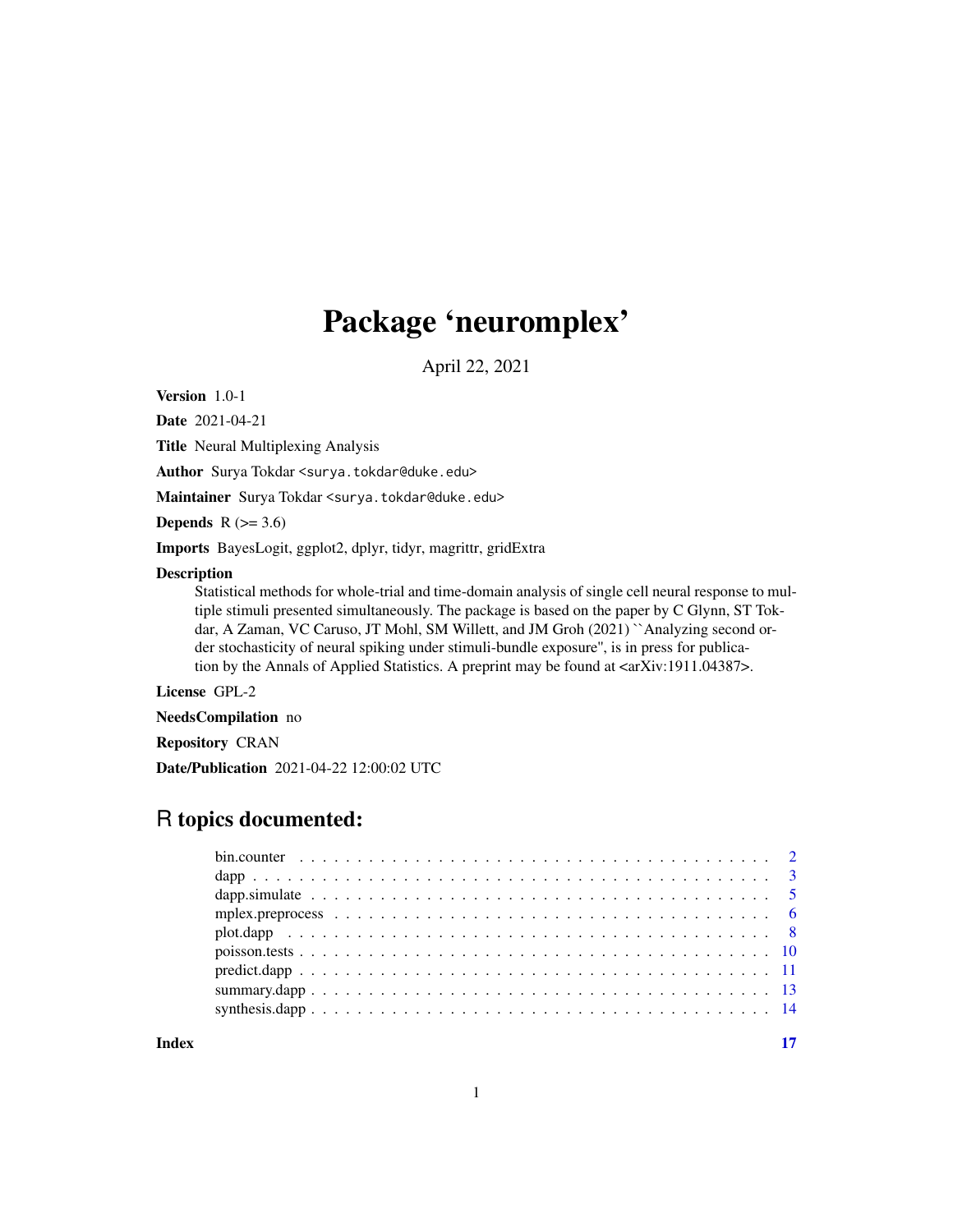<span id="page-1-0"></span>bin.counter *Bin Counting*

## Description

Fast bin counts of spike times

## Usage

bin.counter(x, b)

## Arguments

| $\mathsf{x}$ | spike times                                                                                                                             |
|--------------|-----------------------------------------------------------------------------------------------------------------------------------------|
| h,           | break points defining time bins. Must be an ordered vector with no duplications.<br>Allowed to not cover the entire span of spike times |

## Value

Returns a vector giving the bin counts.

```
## generate 20 AB trials, roughl half with flat weight curves
## with a constant intensity either in (0,.1) or in (0.9, 1)
## (equally likely). The remaining curves are sinusoidal
## that snake between 0.1 and 0.9 with a period randomly
## drawn between 500 and 1500
synth.data \leq synthesis.dapp(ntrials = c(15, 20, 20), pr.flat = 1,
                             intervals = list(c(0, .1), c(.45, .55), c(.9, 1)),wts = c(1/3, 1/3, 1/3), span = c(.1, .9),
                             period = c(500, 1500))
spike.counts <- list()
breaks <- seq(0, 1e3, 25)
spike.counts$Acounts <- sapply(synth.data$spiketimes$A, bin.counter, b = breaks)
spike.counts$Bcounts <- sapply(synth.data$spiketimes$B, bin.counter, b = breaks)
```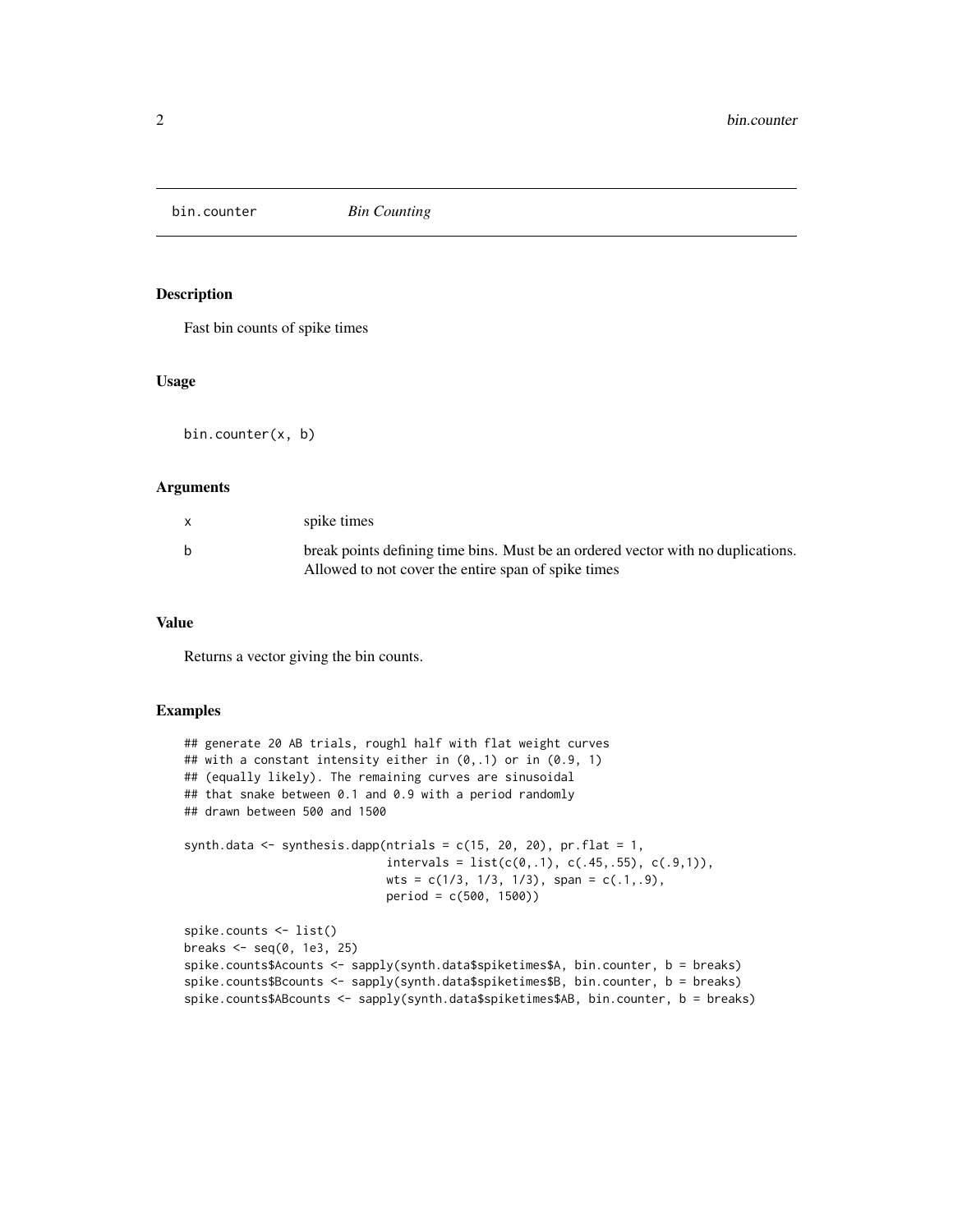<span id="page-2-1"></span><span id="page-2-0"></span>

## Description

Fits the DAPP model to binned spiking data

## Usage

```
dapp(spike.counts, lengthScale = NULL, lsPrior = NULL,
    hyper = list(prec = c(1,1), sig0 = 1.87, w=c(1,1)),burnIn = 1e3, nsamp = 1e3, thin = 4,
    verbose = TRUE, remove.zeros = FALSE)
```

| spike.counts   | A list with the following items. 'Acounts': binned spike counts under condi-<br>tion A presented as a matrix. Rows are bins, columns are replicates (trials).<br>'Bcount': binned spike counts under condition B. 'ABcounts': binned spike<br>counts under condition AB. 'bin.mids': an array giving the mid-points of the<br>time bins. 'bin.width': a scalar giving the bin width. |
|----------------|--------------------------------------------------------------------------------------------------------------------------------------------------------------------------------------------------------------------------------------------------------------------------------------------------------------------------------------------------------------------------------------|
| lengthScale    | an array giving the length scale parameter values to be used for Gaussian process<br>prior. Defaults to sort(0.16 $*$ resp.horiz / c(4,3,2,1,0.5,0.1)) where<br>resp. hor iz is the time horizon of the response period.                                                                                                                                                             |
| <b>lsPrior</b> | an array of the same length as length Scale giving the prior probabilities of the<br>length scale values.                                                                                                                                                                                                                                                                            |
| hyper          | a list of hyper parameters with the following iterms. 'prec': a 2-vector giving the<br>shape and rate parameters of the gamma distribution on the Dirichlet precision<br>parameter. 'sig0': a scalaer giving the scale of the (centered) logistic distribution<br>used in transforming the Gaussian random curves into curves restricted between<br>0 and 1.                         |
| burnIn         | number of MCMC iterations to discard as burn-in.                                                                                                                                                                                                                                                                                                                                     |
| nsamp          | number of MCMC draws to be saved for posterior inference.                                                                                                                                                                                                                                                                                                                            |
| thin           | the thinning rate at which MCMC draws are to be saved. The total number of<br>iterations equals burnIn + $n$ samp $*$ thin                                                                                                                                                                                                                                                           |
| verbose        | logical indicating if some fit details should be printed during the course of the<br><b>MCMC</b>                                                                                                                                                                                                                                                                                     |
| remove.zeros   | logical indicating if trials with zero spike count shuold be removed from the<br>analysis                                                                                                                                                                                                                                                                                            |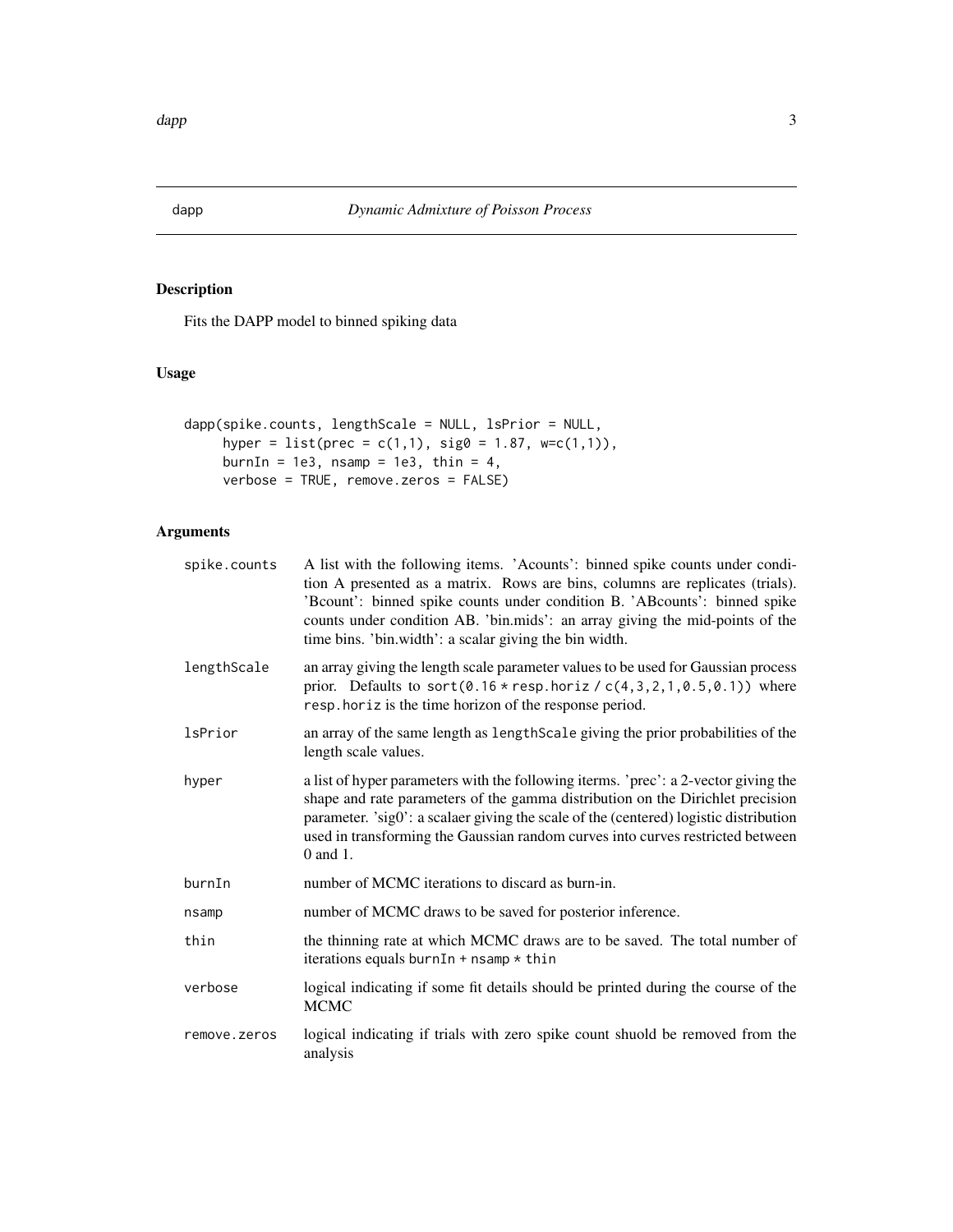## <span id="page-3-0"></span>Value

Returns a list of class "dapp" containting the following items.

| <b>lsProb</b> | posterior preditctive draws of length scale                                                                                                                              |
|---------------|--------------------------------------------------------------------------------------------------------------------------------------------------------------------------|
| lambda.A      | posterior draws of lambda. A at bin mid-points                                                                                                                           |
| lambda.B      | posterior draws of lambda.B at bin mid-points                                                                                                                            |
| alpha         | posterior draws of the alpha curves at bin mid-points                                                                                                                    |
| A             | posterior draws of the latent variable A which gives the AB spike counts (by<br>bin) that are to be attributed to signal A (the remaining are attributed to signal<br>B) |
| prec          | posterior draws of precision                                                                                                                                             |
| alpha.pred    | posterior predictive draws of alpha (of a future trial)                                                                                                                  |
| psl.pred      | posterior predictive draw of the feature parameters (phi, psi, ell) (of a future<br>trial)                                                                               |
| details       | mcmc details given as an array of c(niter, nsamp, burnIn, thin, MH acceptance<br>rate)                                                                                   |
| hyper         | hyper parameters used in model fitting                                                                                                                                   |
| lengthScale   | length scale set used in model fitting                                                                                                                                   |
| lsPrior       | length scale prior                                                                                                                                                       |
| bin.mids      | bin mid-points                                                                                                                                                           |
| bin.width     | bin width                                                                                                                                                                |
| mcmc          | meme controls (burn-in length, thinning rate and number of saved draws)                                                                                                  |

## References

Glynn, C., Tokdar, S.T., Zaman, A., Caruso, V.C., Mohl, J.T., Willett, S.M., and Groh, J.M. (2020+). Analyzing second order stochasticity of neural spiking under stimuli-bundle exposure. The Annals of Applied Statistics. Accepted.

## See Also

[plot.dapp](#page-7-1), [summary.dapp](#page-12-1) and [predict.dapp](#page-10-1).

```
## Note:
#### The example below uses a simpler synthetic data, a wider bin-width
#### and a shorter MCMC run to keep the run length less than 5s
#### Use ?plot.dapp or ?plot.summary for a more realistic example
## Generate 30 A and 30 B trials with rate functions
## lambda.A(t) = 160*exp(-2*t/1000) + 40*exp(-0.2*t/1000)
## lambda.B(t) = 40*exp(-2*t/1000)
## where time t is measured in ms. Then, generate 25 AB trials,
## roughly 2/3 with flat weight curves with a constant intensity
```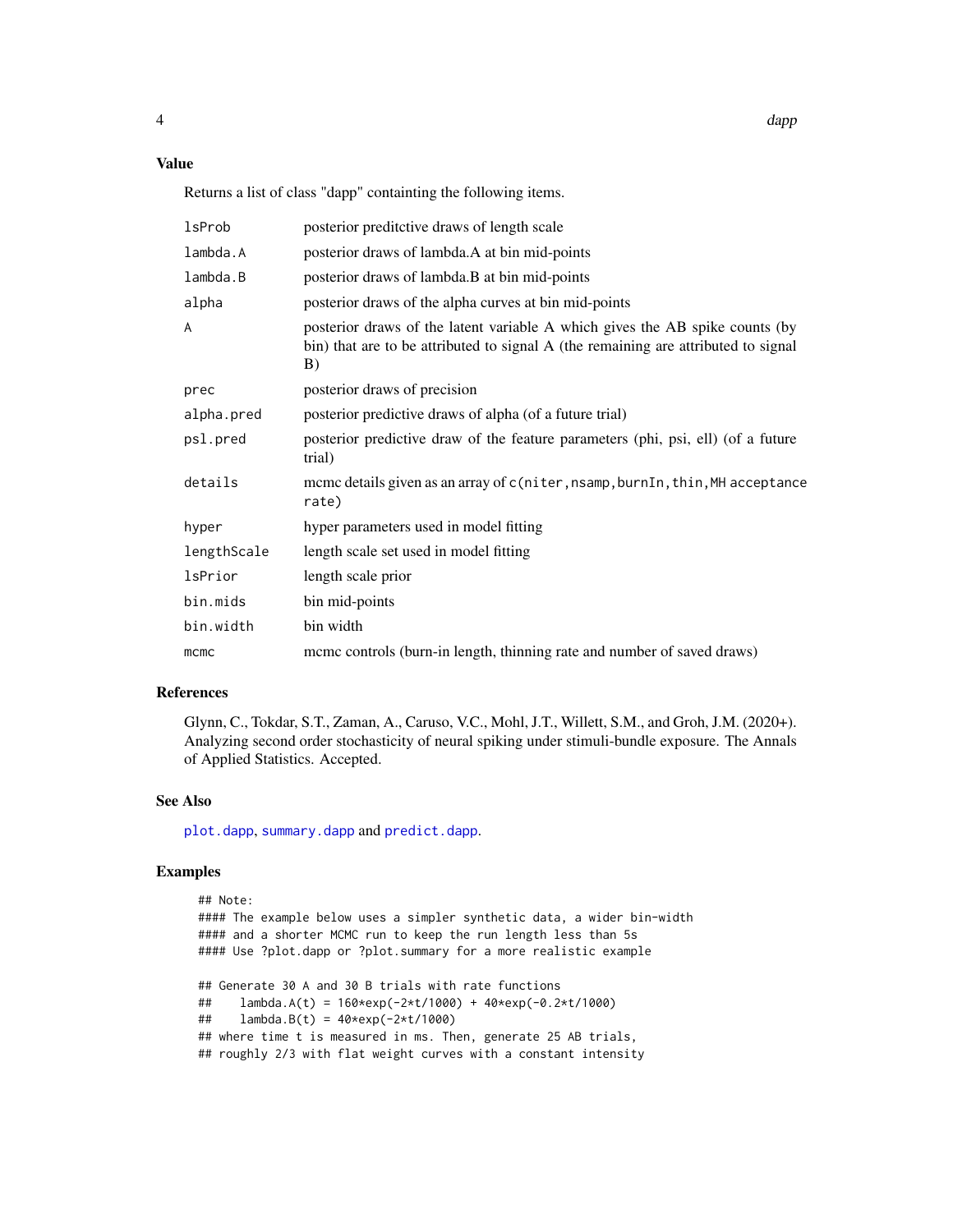```
## either close to A, or close to B (equally likely). The
## remaining 1/3 curves are sinusoidal that snake between 0.01 and 0.99
## with a period randomly drawn between 400 and 1000
ntrials <- c(nA=30, nB=30, nAB=25)
flat.range <- list(A=c(0.85, 0.95),
                   B=c(0.05, 0.15))
flat.mix \leq c(A=1/2, B=1/2)
wavy.span <- c(0.01, 0.99)
wavy.period <- c(400, 1000)
T.horiz <- 1000
rateB <- 40 \times \exp(-2*(1:T.horiz)/T.horiz)rateA <- 4*rateB + 40 * exp(-0.2*(1:T.horiz)/T.horiz)synth.data \leq synthesis.dapp(ntrials = ntrials, pr.flat = 2/3,
                             intervals = flat.range, wts = flat.mix,
                             span = wavy.span, period.range = wavy.period,
                             lambda.A=rateA, lambda.B=rateB)
## Generate binned spike counts witb 100 ms bins
spike.counts <- mplex.preprocess(synth.data$spiketimes, bw=100, visualize=FALSE)
## Fit the DAPP model to data
#### A short MCMC run is done below to keep the run length short.
#### Use default or larger values for burn, nsamp and thin
#### for more reliable estimation
fit.post <- dapp(spike.counts, burn=10, nsamp=90, thin=1, verbose=FALSE)
## Visualize model fit
plot(fit.post)
## Post process results to assign second order stochasticity labels
summary(fit.post)
```
dapp.simulate *Simulate from Dynamic Admixture of Poisson Process*

## Description

Simulate spike trains from DAPP model to binned spiking data

### Usage

```
dapp.simulate(horizon = 1000, bin.width = 25, lengthScale,
     lsPrior = rep(1/length(lengthScale),length(lengthScale)),
     hyper = list(prec = c(1,1), sig0 = 1.87, w=c(1,1)), nsamp = 1e3)
```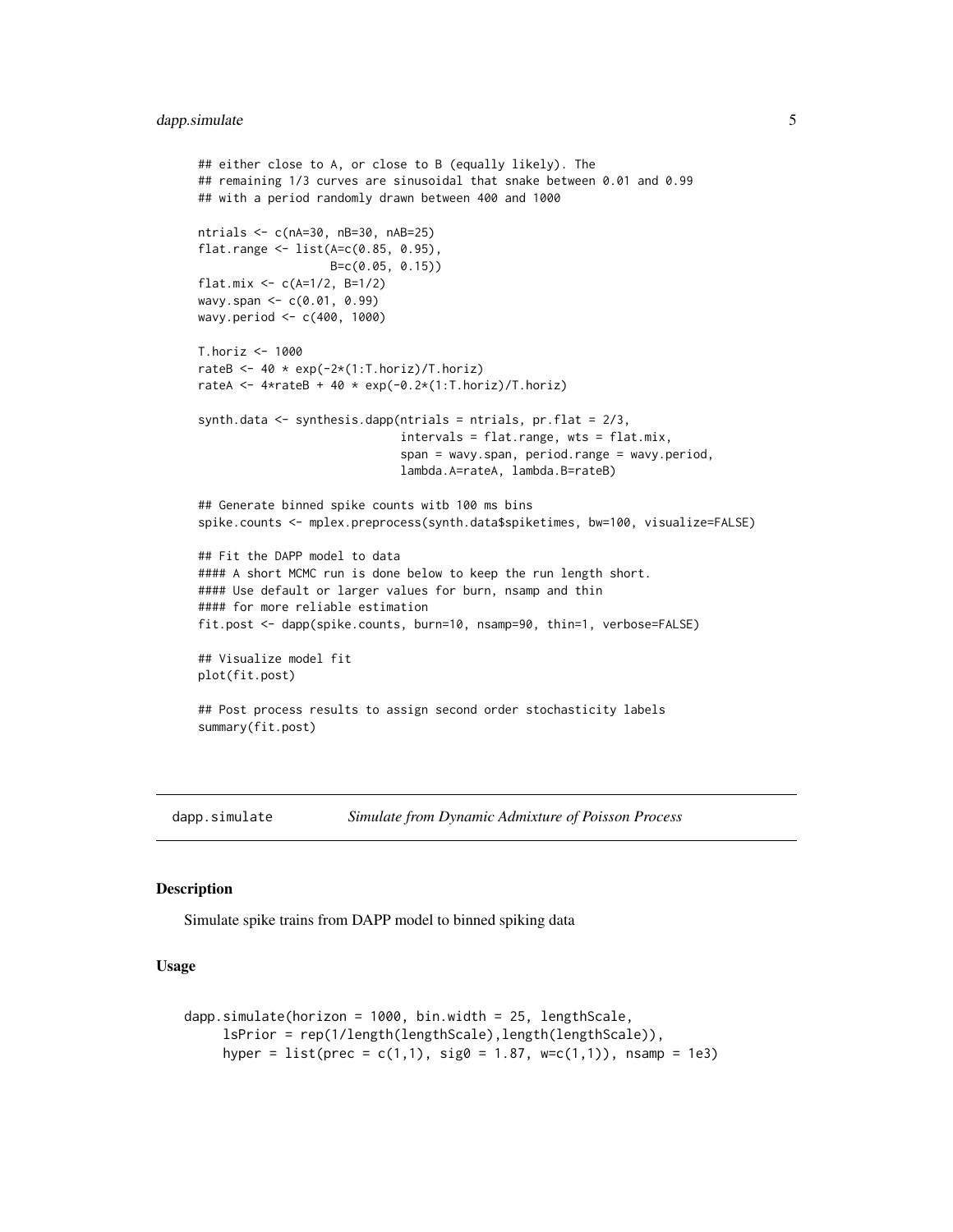## <span id="page-5-0"></span>Arguments

| horizon     | time horizon of the response period (in ms)                                                                                                                                                                                                                                                                                                                  |
|-------------|--------------------------------------------------------------------------------------------------------------------------------------------------------------------------------------------------------------------------------------------------------------------------------------------------------------------------------------------------------------|
| bin.width   | width of the time bins (in ms) to be used to aggregate spike counts                                                                                                                                                                                                                                                                                          |
| lengthScale | an array giving the length scale parameter values to be used for Gaussian process<br>prior. Defaults to sort(0.16 $*$ resp.horiz / c(4,3,2,1,0.5,0.1)) where<br>resp. horiz is the time horizon of the response period.                                                                                                                                      |
| lsPrior     | an array of the same length as length Scale giving the prior probabilities of the<br>length scale values.                                                                                                                                                                                                                                                    |
| hyper       | a list of hyper parameters with the following iterms. 'prec': a 2-vector giving the<br>shape and rate parameters of the gamma distribution on the Dirichlet precision<br>parameter. 'sig0': a scalaer giving the scale of the (centered) logistic distribution<br>used in transforming the Gaussian random curves into curves restricted between<br>0 and 1. |
| nsamp       | number of priors draws to be made                                                                                                                                                                                                                                                                                                                            |

## Details

Primarily intended to be used internally by the [summary.dapp](#page-12-1) and [plot.dapp](#page-7-1) functions. Could also be use to draw directly from the model.

## Value

Returns a list of class "dapp" containting the following items.

| lsProb     | draws of length scale           |
|------------|---------------------------------|
| alpha.pred | prior predictive draws of alpha |
| prec       | draws of precision              |

## Examples

prior <- dapp.simulate(1000, 25)

mplex.preprocess *Preprocessing Neural Multiplexing Data*

## Description

Preprocess nueral spike train recording to preapre binned spike counts suitable for DAPP analysis

## Usage

```
mplex.preprocess(spiketimes, start.time=0, end.time=1e3, bw=50,
   remove.zeros=FALSE, visualize=TRUE, ...)
```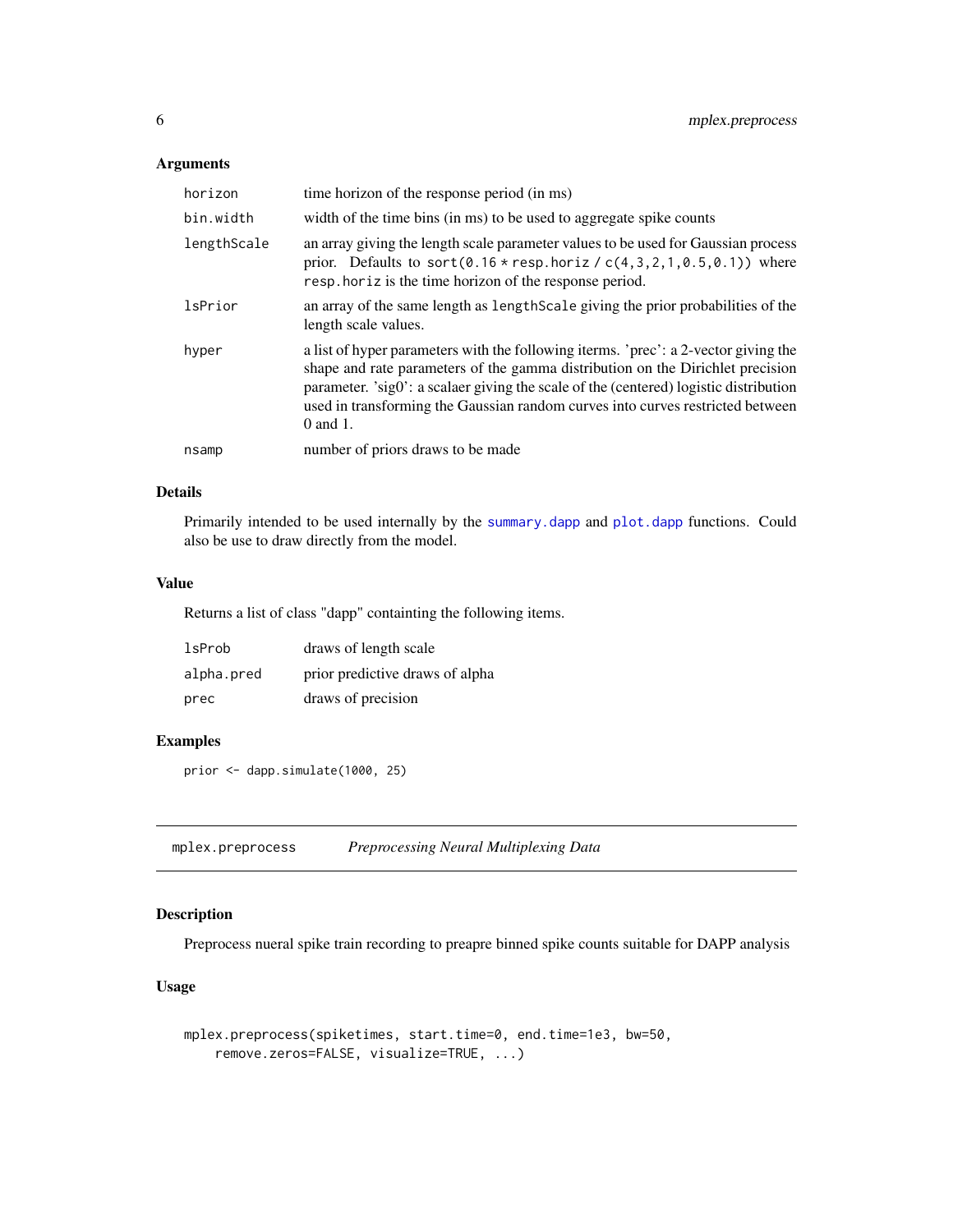## mplex.preprocess 7

## Arguments

| spiketimes   | a list with 3 elements giving the 3 sets of spiketimes associated with experimen-<br>tal conditions A, B and AB                                                                                                  |
|--------------|------------------------------------------------------------------------------------------------------------------------------------------------------------------------------------------------------------------|
| start.time   | starting time for the observation window. See details below                                                                                                                                                      |
| end.time     | ending time of the observations window. See details below                                                                                                                                                        |
| bw           | bin width (in ms) used for binning. A single bin is used when bw equals or<br>exceeds the length of the observation period (end.time - start.time). Single bin<br>analysis is same as total spike count analysis |
| remove.zeros | logical indicating if trials with zero spike counts should be removed from the<br>analysis                                                                                                                       |
| visualize    | logical indicating if a graphical summary should be produced to visualize the<br>three sets of trials                                                                                                            |
| .            | additional commands to be passed on to grid.arrange() for plotting. For example,<br>adding 'top="PLOT TITLE"' will add a title at the top of the combined plot. See<br>grid.arrange for more details.            |

## Value

Returns a list containting the following items.

| Acounts      | binned spike counts under condition A presented as a matrix. Rows are bins,<br>columns are replicates (trials). In case of single bin analysis, i.e., with bw equal<br>or larger than total observation window length, a vector of counts is returned. |
|--------------|--------------------------------------------------------------------------------------------------------------------------------------------------------------------------------------------------------------------------------------------------------|
| Bcount       | binned spike counts under condition B                                                                                                                                                                                                                  |
| ABcounts     | binned spike counts under condition AB                                                                                                                                                                                                                 |
| bin.mids     | an array giving the mid-points of the time bins                                                                                                                                                                                                        |
| bin.width    | a scalar giving the bin width                                                                                                                                                                                                                          |
| time.horizon | a vector of length 2 giving the start and the end times of the observation period                                                                                                                                                                      |

```
## generate 25 A and 30 B trials with rate functions
## lambda.A(t) = 160*exp(-2*t/1000) + 40*exp(-0.2*t/1000)
## lambda.B(t) = 40*exp(-2*t/1000)
## where time t is measured in ms. Then, generate 40 AB trials,
## roughly half with flat weight curves with a constant intensity
## either close to A, or close to B or close to the 50-50 mark,
## (equally likely). The remaining curves are sinusoidal
## that snake between 0.01 and 0.99 with a period randomly
## drawn between 400 and 1000
ntrials <- c(nA=25, nB=30, nAB=40)
flat.range <- list(A = c(0.85, 0.95),
                  B=c(0.05, 0.15),
                  mid=c(0.45,0.55))
flat.mix <- c(A=1/3, B=1/3, mid=1/3)
```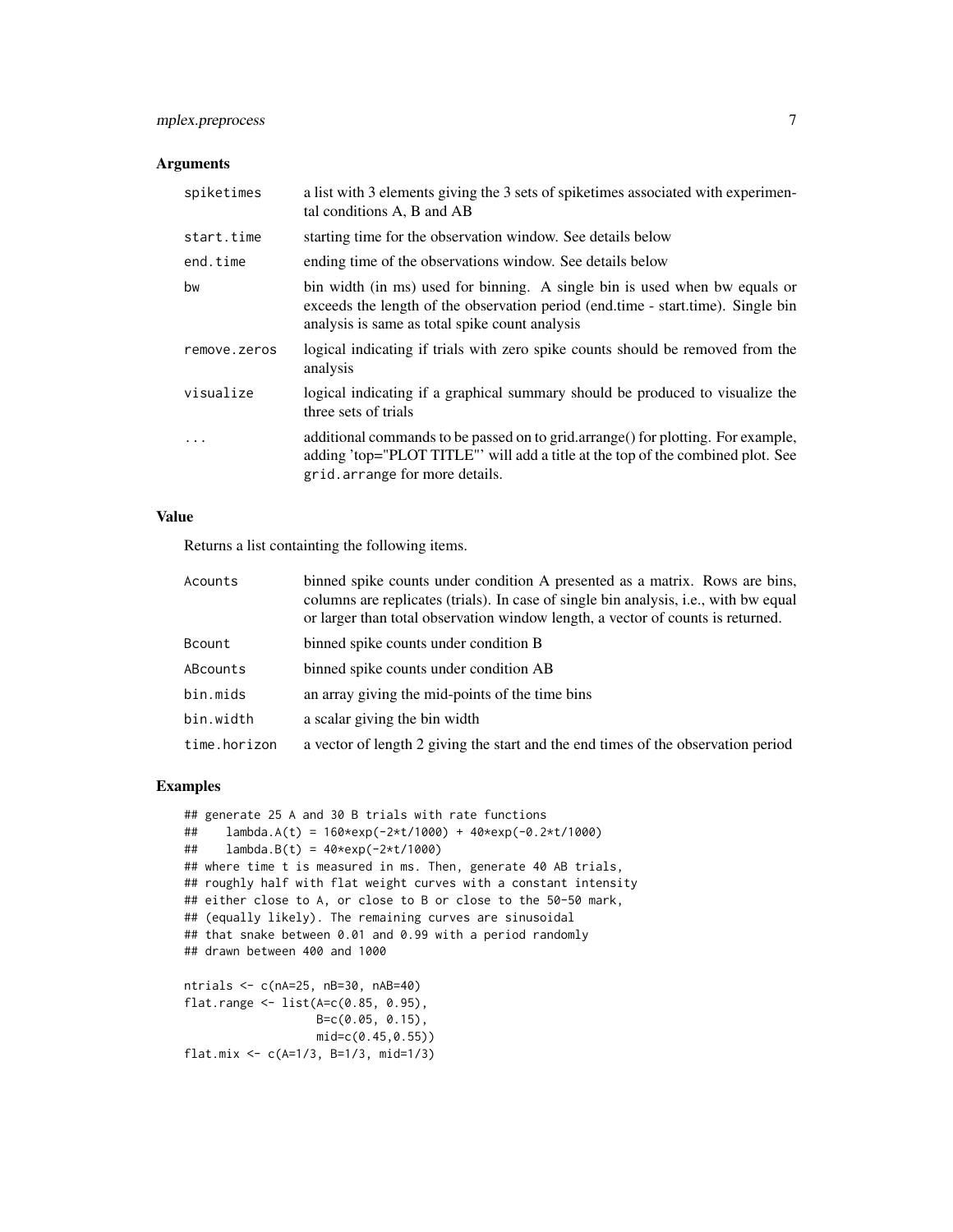```
wavy.span <- c(0.01, 0.99)
wavy.period <- c(400, 1000)
T.horiz <- 1000
rateB <- 40 * exp(-2*(1:T.horiz)/T.horiz)
rateA <- 4*rateB + 40 * exp(-0.2*(1:T.horiz)/T.horiz)synth.data \leq synthesis.dapp(ntrials = ntrials, pr.flat = 0.5,
                             intervals = flat.range, wts = flat.mix,
                             span = wavy.span, period.range = wavy.period,
                             lambda.A=rateA, lambda.B=rateB)
## Visualize data and generate binned spike counts
spike.counts <- mplex.preprocess(synth.data$spiketimes, visualize=TRUE,
top="Synthetic data: bin size=50ms")
## Not run:
## Visualize total spike counts data
spike.counts <- mplex.preprocess(synth.data$spiketimes, bw=Inf, visualize=TRUE,
top="Synthetic data: total spike counts")
## End(Not run)
```
<span id="page-7-1"></span>plot.dapp *Plotting Method for Dynamic Admixture of Poisson Process*

## Description

Visually summarizes model fit of the DAPP model to binned spiking data

## Usage

```
## S3 method for class 'dapp'
plot(x, tilt.prior = FALSE, mesh.tilt = 0.1,
     nprior = x$mcmc["nsamp"], ncurves = 10,
     simpleu.layout = FALSE, ...)
```

| x          | a fitted model of the class 'dapp'                                                                                                                    |
|------------|-------------------------------------------------------------------------------------------------------------------------------------------------------|
| tilt.prior | lofical giving whether the prior should be tilted to mimic an analysis done with<br>a uniform prior on the range (alpha)                              |
| mesh.tilt  | a tuning parameter that controls how exactly tilting is done. Shorter mesh value<br>gives tighter match but will require more Monte Carlo simulations |
| nprior     | number of prior draws to be used for display                                                                                                          |
| ncurves    | number of curves to be shown individually                                                                                                             |

<span id="page-7-0"></span>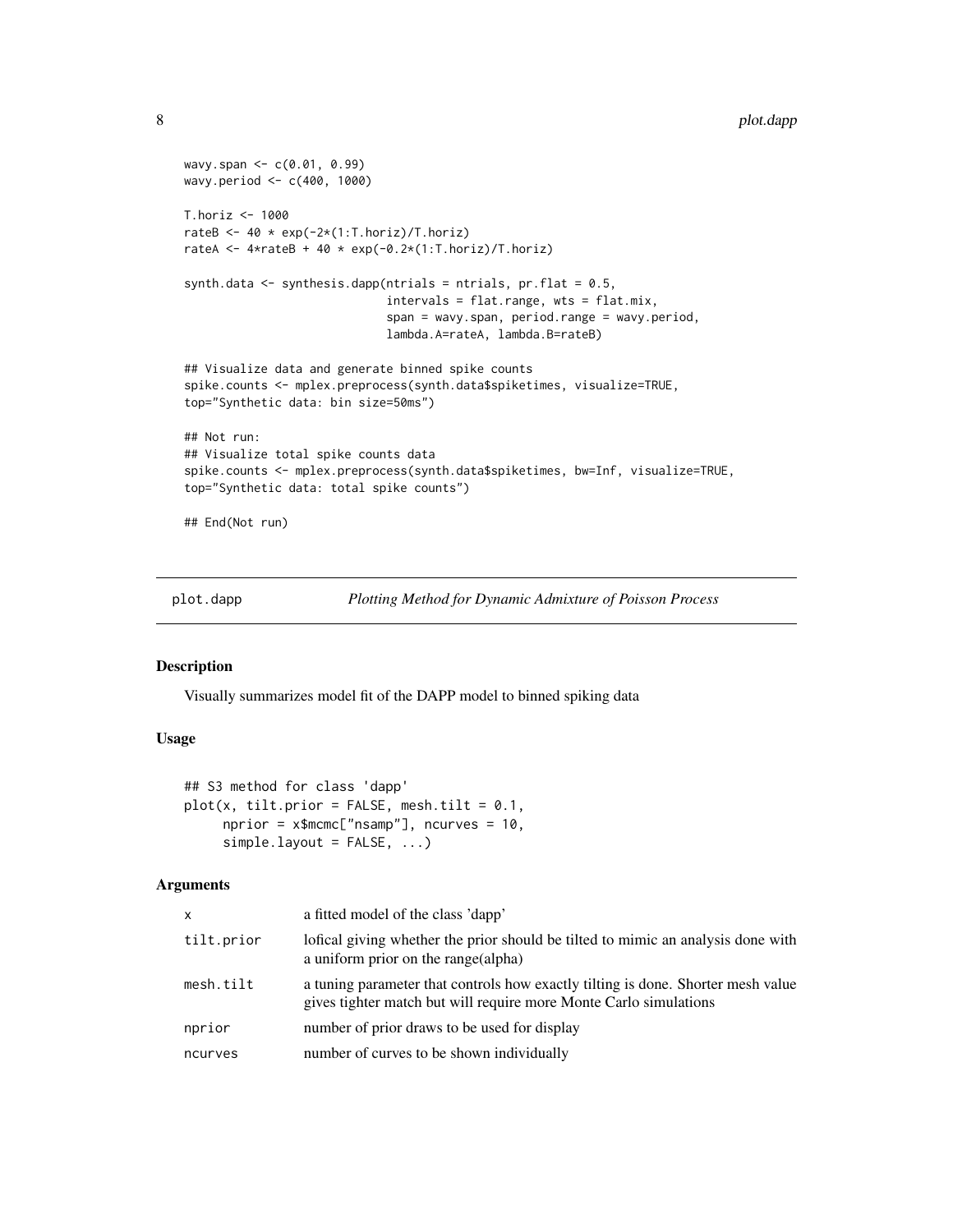### <span id="page-8-0"></span>plot.dapp 9 and 200 million of the state of the state of the state of the state of the state of the state of the state of the state of the state of the state of the state of the state of the state of the state of the state

| simple.layout | logical indicating if a simpler graphical output should be returned with only<br>predictive visualization                                                                                             |
|---------------|-------------------------------------------------------------------------------------------------------------------------------------------------------------------------------------------------------|
| .             | additional commands to be passed on to grid.arrange() for plotting. For example,<br>adding 'top="PLOT TITLE"' will add a title at the top of the combined plot. See<br>grid.arrange for more details. |

## Value

Gives prior and posterior summaries of the range and average predicted alpha curves

## See Also

[dapp](#page-2-1), [predict.dapp](#page-10-1) and [summary.dapp](#page-12-1).

```
## Not run:
## generate 25 A and 30 B trials with rate functions
## lambda.A(t) = 160*exp(-2*t/1000) + 40*exp(-0.2*t/1000)
## lambda.B(t) = 40*exp(-2*t/1000)
## where time t is measured in ms. Then, generate 40 AB trials,
## roughly half with flat weight curves with a constant intensity
## either close to A, or close to B or close to the 50-50 mark,
## (equally likely). The remaining curves are sinusoidal
## that snake between 0.01 and 0.99 with a period randomly
## drawn between 400 and 1000
ntrials <- c(nA=25, nB=30, nAB=40)
flat.range \le list(A=c(0.85, 0.95),
                   B=c(0.05, 0.15),
                   mid=c(0.45,0.55))
flat.mix <- c(A=1/3, B=1/3, mid=1/3)
wavy.span <- c(0.01, 0.99)
wavy.period <- c(400, 1000)
T.horiz <- 1000
rateB \leftarrow 40 \star exp(-2\star(1:T.horiz)/T.horiz)
rateA <- 4*rateB + 40 * exp(-0.2*(1:T.horiz)/T.horiz)synth.data \leq synthesis.dapp(ntrials = ntrials, pr.flat = 0.5,
                             intervals = flat.range, wts = flat.mix,
                             span = wavy.span, period.range = wavy.period,
                             lambda.A=rateA, lambda.B=rateB)
## Visualize data and generated binned spike counts
spike.counts <- mplex.preprocess(synth.data$spiketimes, visualize=FALSE)
## Fit the DAPP model to data
fit.post <- dapp(spike.counts, verbose=FALSE)
## Visualize model fit
plot(fit.post)
```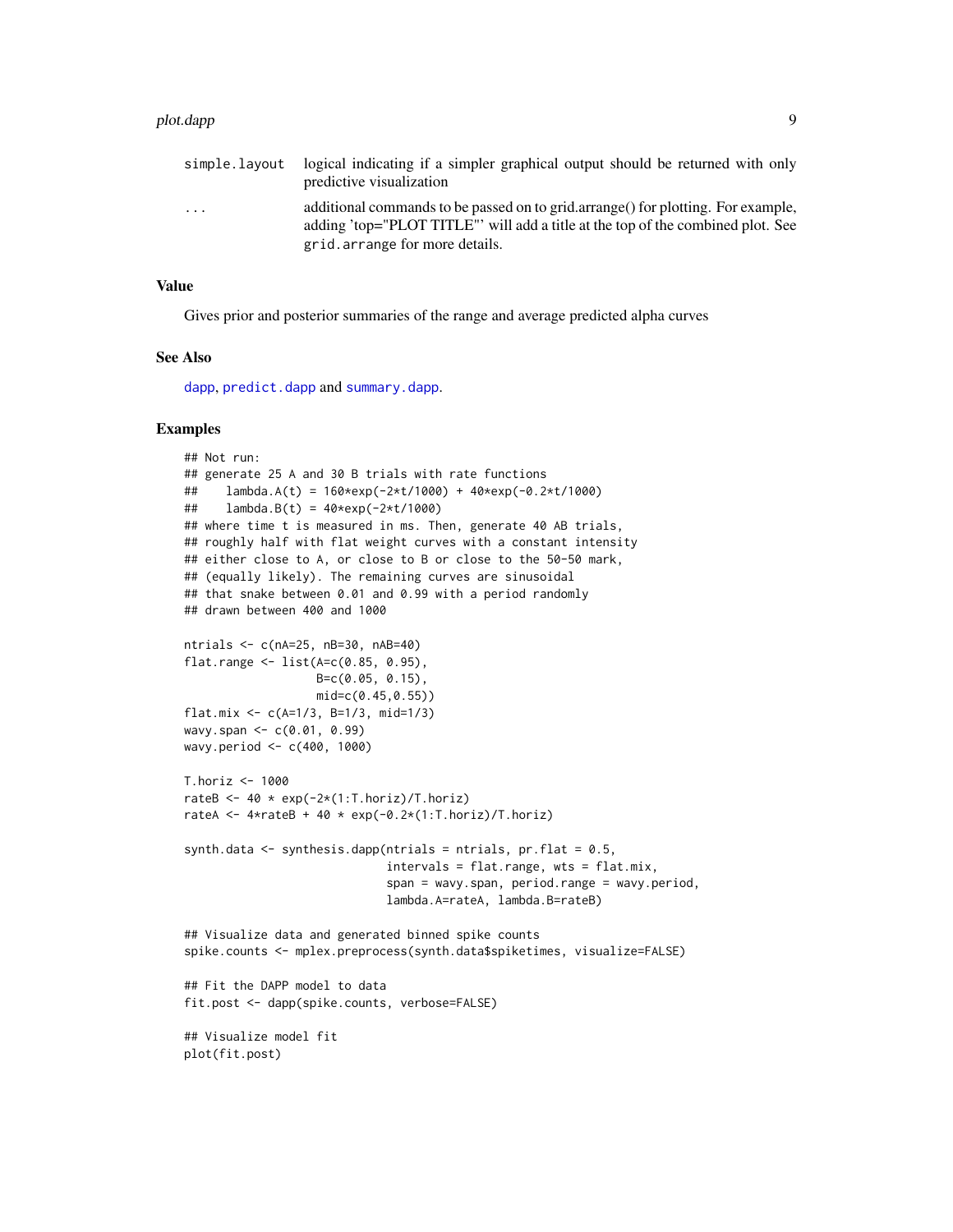## Post process results to assign second order stochasticity labels summary(fit.post)

## End(Not run)

poisson.tests *Poisson Tests for Whole Trial Spike Counts*

## Description

Carries out various Poisson related tests for double-stimuli spike count distribution.

## Usage

```
poisson.tests(xA, xB, xAB, labels = c("A", "B", "AB"), remove.zeros = FALSE,
              gamma.pars = c(0.5, 2e-10), beta.pars = c(0.5, 0.5),
              nMC = 1000, plot = FALSE, add.poisson.fits = FALSE,
              method.screen = c('variance', 'bincount'), ...)
```

| хA               | an array of whole-trial spike counts under stimulus 1                                                                                                                                                                                                                         |
|------------------|-------------------------------------------------------------------------------------------------------------------------------------------------------------------------------------------------------------------------------------------------------------------------------|
| хB               | an array of whole-trial spike counts under stimulus 2                                                                                                                                                                                                                         |
| xAB              | an array of whole-trial spike counts when both stimuli are present together                                                                                                                                                                                                   |
| labels           | labels for stimlus conditions                                                                                                                                                                                                                                                 |
| remove.zeros     | whether to remove trials with zero spike counts                                                                                                                                                                                                                               |
| gamma.pars       | shape and rate parameters of the gamma prior on Poisson mean                                                                                                                                                                                                                  |
| beta.pars        | shape parameters of the beta prior for the mixture/intermediate parameter                                                                                                                                                                                                     |
| nMC              | number of Monte Carlo samples to be used in numerical approximations.                                                                                                                                                                                                         |
| plot             | logical indicating if a visualization plot should be made                                                                                                                                                                                                                     |
| add.poisson.fits |                                                                                                                                                                                                                                                                               |
|                  | logical indicating if a fitted Poisson pmfs will be overlaid in the visualization.<br>Ignored when plot=FALSE.                                                                                                                                                                |
| method.screen    | a character string, default is 'variance' which uses the Poisson variance test to<br>assess whether a Poisson distribution fits a sample of counts. Alternative choice<br>is 'bincount' which uses an binned histogram based nonparametric chi-square<br>goodness of fit test |
| .                | additional commands to be passed on to grid.arrange() for plotting. For example,<br>adding 'top="PLOT TITLE"' will add a title at the top of the combined plot. See<br>grid. arrange for more details.                                                                        |

<span id="page-9-0"></span>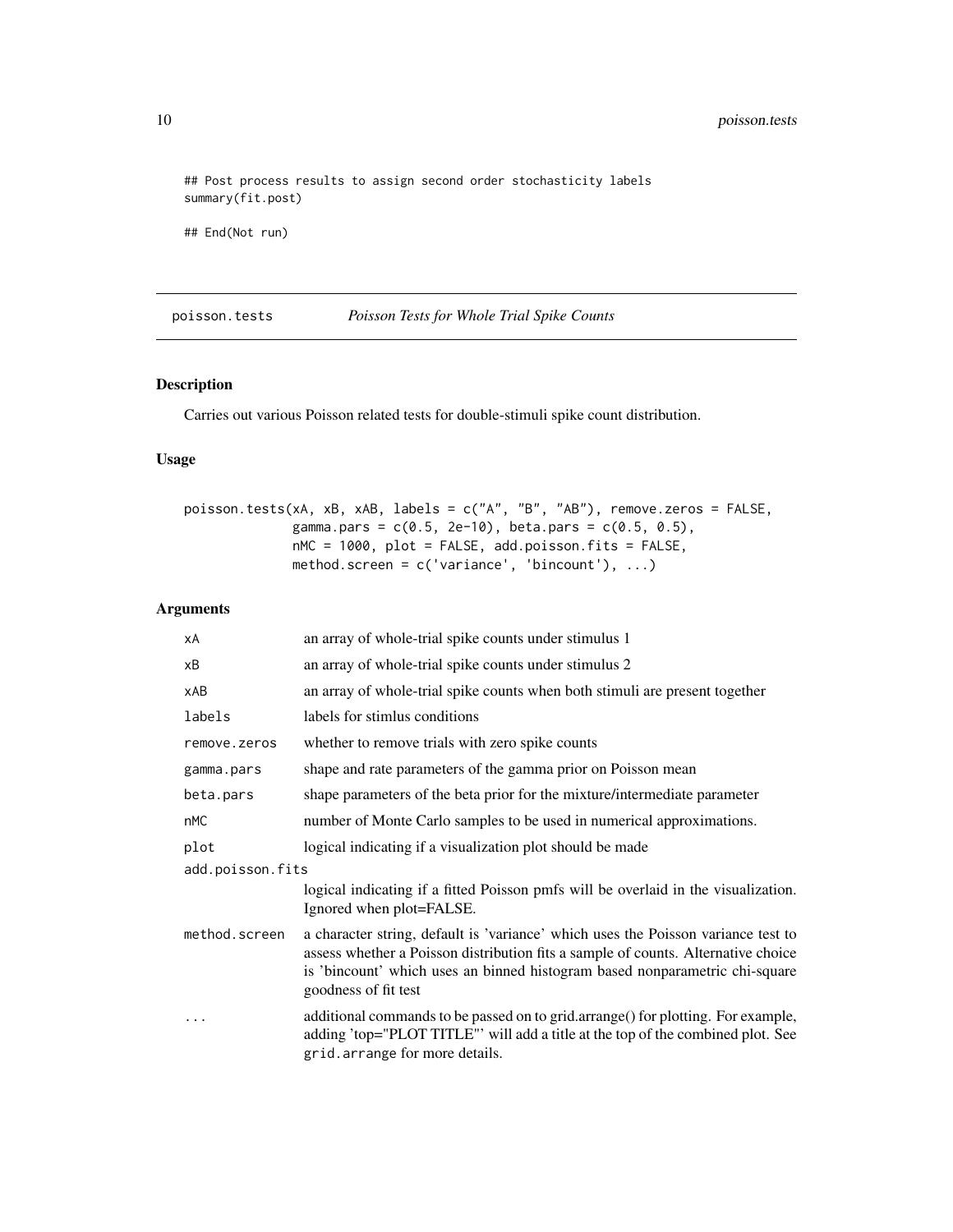## <span id="page-10-0"></span>predict.dapp 11

## Value

Returns a list with the following items:

separation.logBF

|              | the (log) Bayes factor for testing that that two single stimulus distributions are<br>different                            |
|--------------|----------------------------------------------------------------------------------------------------------------------------|
| post.prob    | posterior probabilities of the four hypotheses (Mixture, Intermediate, Outside,<br>Single) under equal prior probabilities |
| pois.pvalue  | minimum of the two p-values checking for Poisson-ness of each single stimulus<br>distribution                              |
| sample.sizes | three trial counts for A, B and AB conditions                                                                              |

## Examples

```
nA <- 20; nB <- 15; nAB <- 25
mUA < -25; mUB < -40Acounts <- rpois(nA, muA)
Bcounts <- rpois(nB, muB)
ABcounts <- rpois(nAB, sample(c(muA, muB), nAB, replace = TRUE))
poisson.tests(Acounts, Bcounts, ABcounts, nMC=200, plot=FALSE)
```
<span id="page-10-1"></span>

| predict.dapp | Predict Method for Dynamic Admixture of Poisson Process |
|--------------|---------------------------------------------------------|
|              |                                                         |

## Description

Summarizes predictive draws of weight curves from a fitted DAPP model

## Usage

```
## S3 method for class 'dapp'
predict(object, tilt.prior = FALSE,
   mesh.tilt = 0.1, nprior = object$mcmc["nsamp"], ...)
```

| object     | a fitted model of the class 'dapp'                                                                                                                    |
|------------|-------------------------------------------------------------------------------------------------------------------------------------------------------|
| tilt.prior | logical giving whether the prior should be tilted to mimic an analysis done with<br>a uniform prior on the range (alpha)                              |
| mesh.tilt  | a tuning parameter that controls how exactly tilting is done. Shorter mesh value<br>gives tighter match but will require more Monte Carlo simulations |
| nprior     | number of prior draws to be used for display                                                                                                          |
| $\ddotsc$  | no additional parameters used at this point                                                                                                           |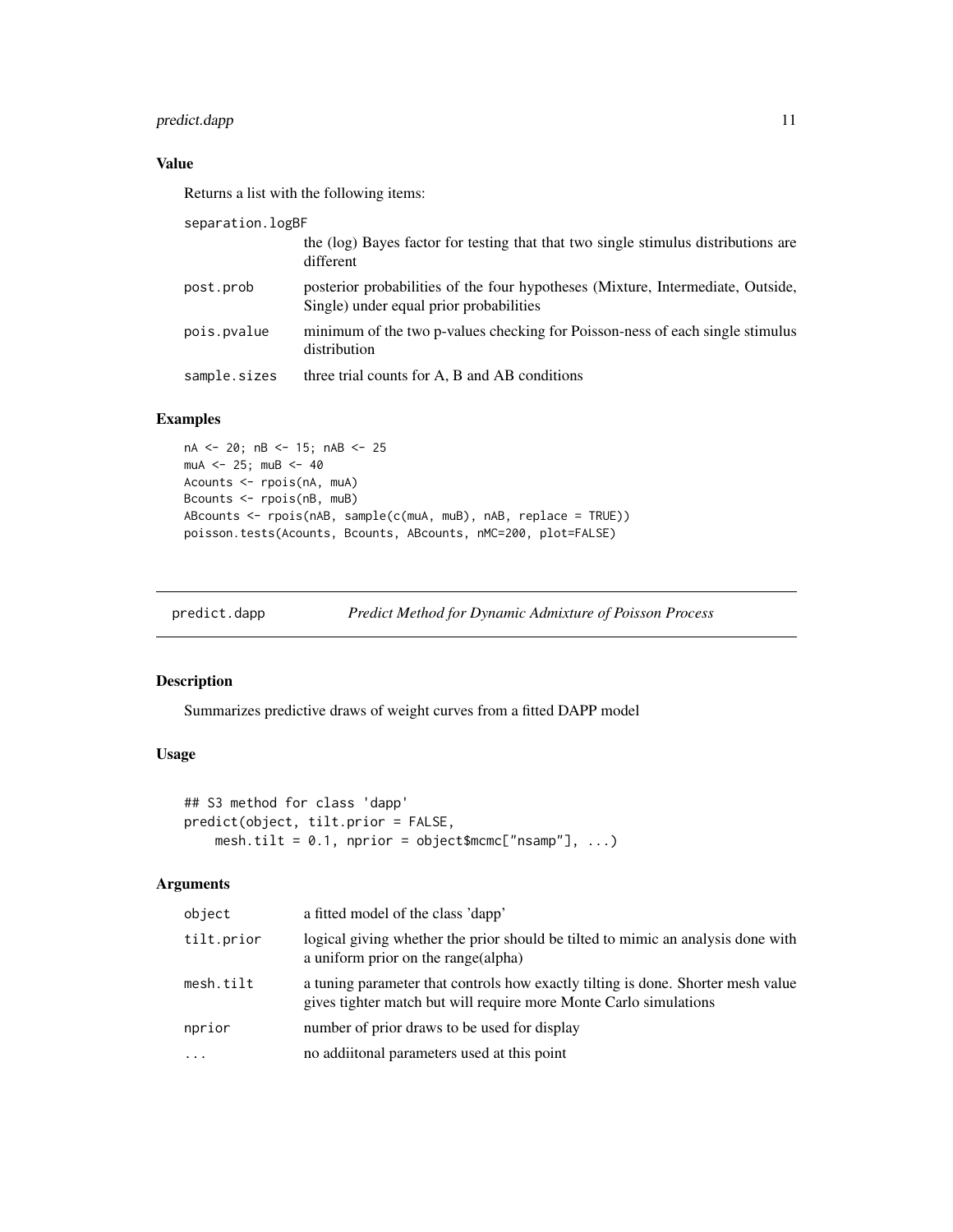## <span id="page-11-0"></span>Details

This function is intended to be mostly used through **predict**.dapp.

#### Value

Gives prior and posterior summaries of the range and average predicted alpha curves. Also gives the same for the posterior draws of alpha for each recorded AB trial.

### See Also

[dapp](#page-2-1), [plot.dapp](#page-7-1) and [summary.dapp](#page-12-1).

```
## Not run:
## generate 25 A and 30 B trials with rate functions
## lambda.A(t) = 160*exp(-2*t/1000) + 40*exp(-0.2*t/1000)
## lambda.B(t) = 40*exp(-2*t/1000)
## where time t is measured in ms. Then, generate 40 AB trials,
## roughly half with flat weight curves with a constant intensity
## either close to A, or close to B or close to the 50-50 mark,
## (equally likely). The remaining curves are sinusoidal
## that snake between 0.01 and 0.99 with a period randomly
## drawn between 400 and 1000
ntrials <- c(nA=25, nB=30, nAB=40)
flat.range \le list(A=c(0.85, 0.95),
                   B=c(0.05, 0.15),
                   mid=c(0.45,0.55))
flat.mix <- c(A=1/3, B=1/3, mid=1/3)
wavy.span <- c(0.01, 0.99)
wavy.period <- c(400, 1000)
T.horiz <- 1000
rateB \leq 40 \star exp(-2\star(1:T.horiz)/T.horiz)
rateA <- 4*rateB + 40 * exp(-0.2*(1:T.horiz)/T.horiz)synth.data \leq synthesis.dapp(ntrials = ntrials, pr.flat = 0.5,
                             intervals = flat.range, wts = flat.mix,
                             span = wavy.span, period.range = wavy.period,
                             lambda.A=rateA, lambda.B=rateB)
## Visualize data and generated binned spike counts
spike.counts <- mplex.preprocess(synth.data$spiketimes, visualize=TRUE)
## Fit the DAPP model to data
fit.post <- dapp(spike.counts, verbose=FALSE)
## Prediction
pp <- predict(fit.post)
## Visualizing (range, ave) of alpha(t) for each recorded AB trial
```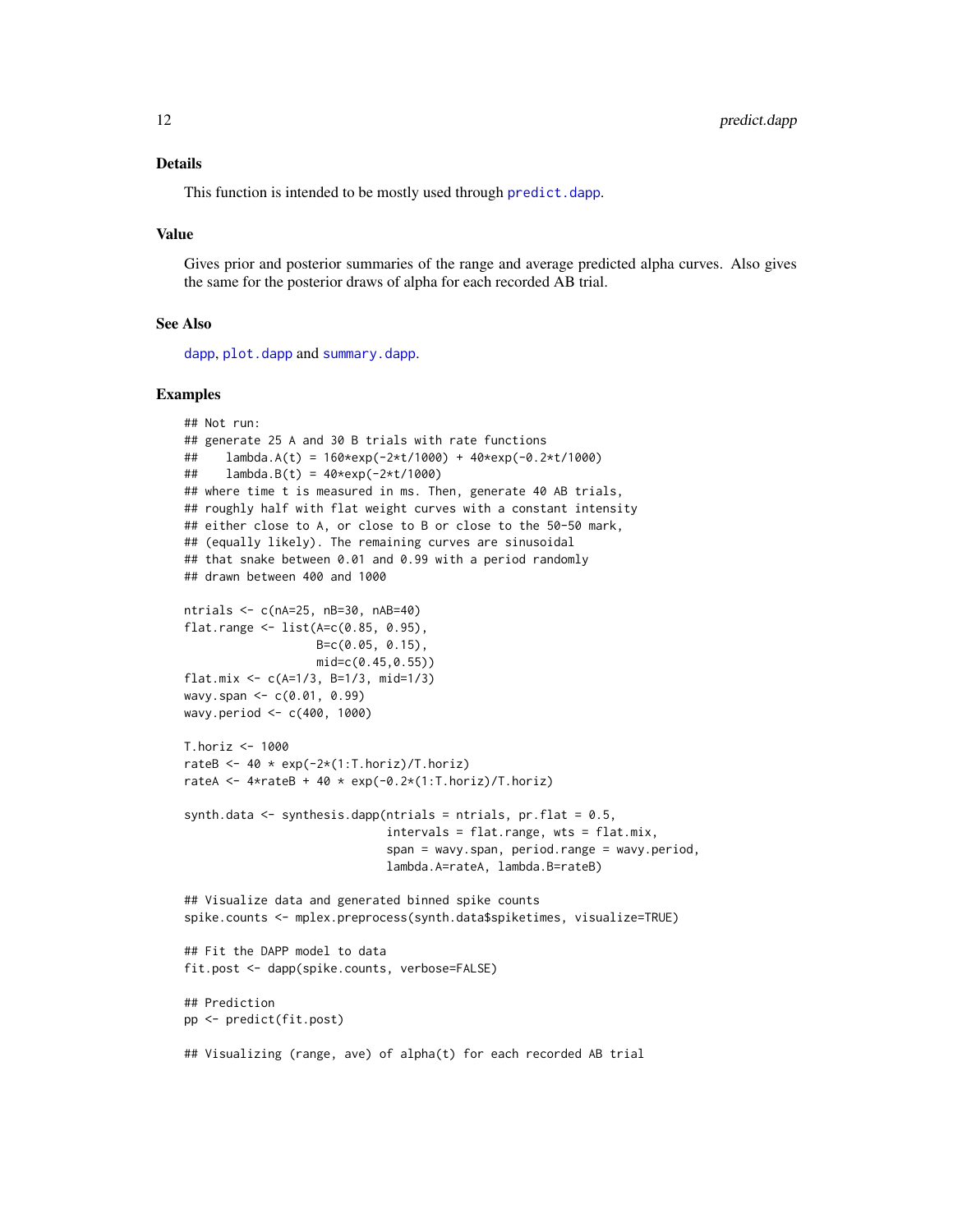## <span id="page-12-0"></span>summary.dapp 13

```
te <- pp$trial.est
ggplot(te, aes(x=ave, y=range)) +
   stat_density_2d(aes(fill = ..level..), h=0.2, geom = "polygon") +
   scale_fill_viridis_c() +
   theme_bw() +
   facet_wrap(~as.factor(trial))
## Post process results to assign second order stochasticity labels
summary(fit.post)
## End(Not run)
```
<span id="page-12-1"></span>summary.dapp *Summary Method for Dynamic Admixture of Poisson Process*

## Description

Presents post-processing labels from a DAPP model fit to binned spiking data

## Usage

```
## S3 method for class 'dapp'
summary(object, flat.cut = 0.15, wavy.cut = 0.85,
   extreme.cut = 0.25, ...
```
#### Arguments

| object      | a fitted model of the class 'dapp'                                                                                 |
|-------------|--------------------------------------------------------------------------------------------------------------------|
| flat.cut    | maximum range allowed to be labelled 'flat'                                                                        |
| wavy.cut    | minimum range allowed to be labelled 'wavy'                                                                        |
| extreme.cut | for flat curves, maximum deviation from extremes (0 or 1) allowed to be labelled<br>flat.B or flat.A (respectivel) |
| $\ddotsc$   | additional parameters passed on to the call of predict. dapp                                                       |

#### Details

The summary function analyzes the prior and posterior predictive draws of the weight curves alpha(t). Each draw is assigned with one of the following labels: 'flat.A', 'flat.B', 'flat.Mid', 'wavy', or 'others'. The proportions of these categories are printed for the prior and posterior sets. Additionally, posterior draws of alpha(t), for each recorded AB trial, are also analyzed in the same way to produce similar labels for each trial, and, the trial is given the label that has the maximum posterior probability.

### Value

Gives prior and posterior summaries of the range and average predicted alpha curves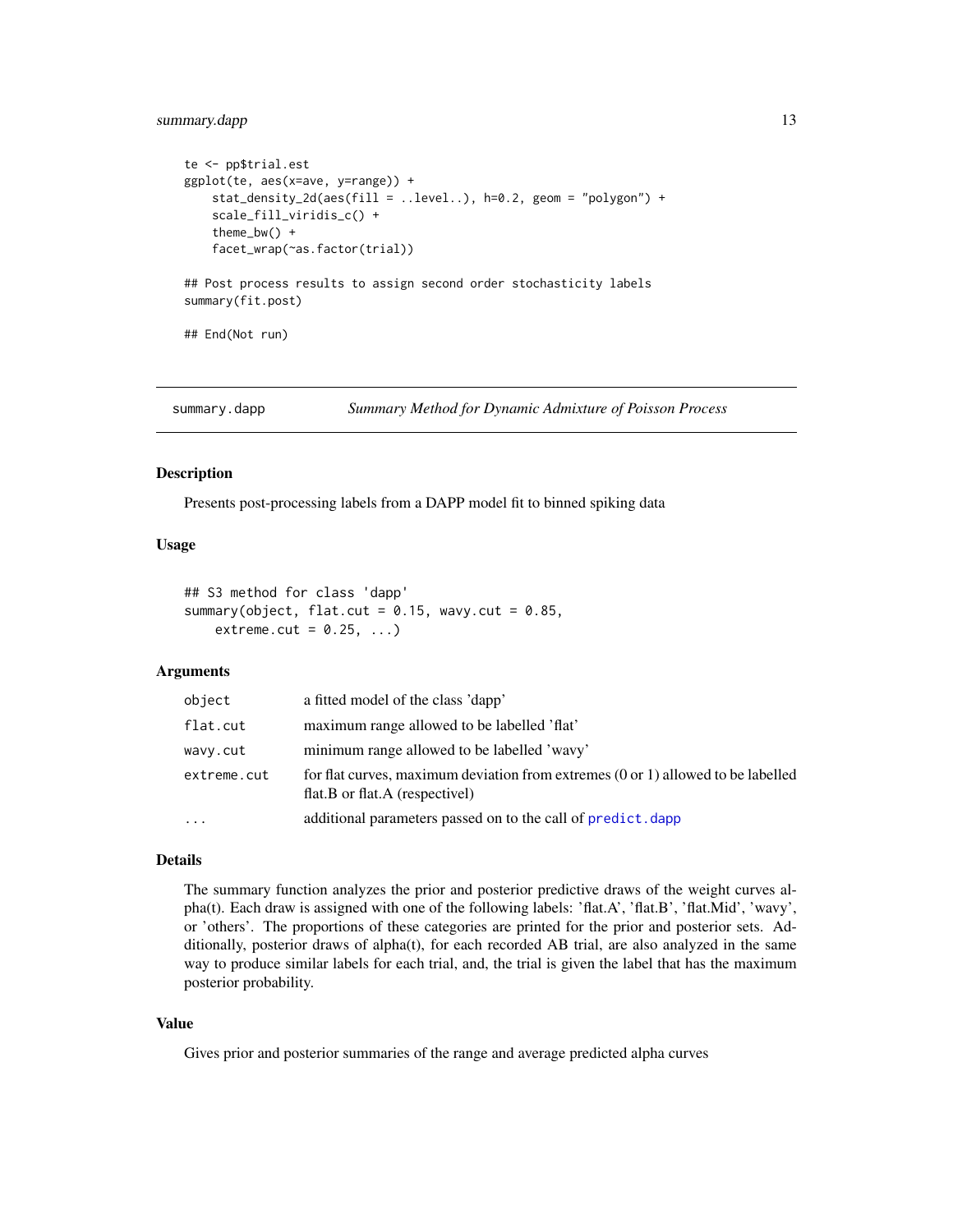## <span id="page-13-0"></span>See Also

[dapp](#page-2-1), [plot.dapp](#page-7-1) and [predict.dapp](#page-10-1).

## Examples

```
## Not run:
## generate 25 A and 30 B trials with rate functions
## lambda.A(t) = 160*exp(-2*t/1000) + 40*exp(-0.2*t/1000)
## lambda.B(t) = 40*exp(-2*t/1000)
## where time t is measured in ms. Then, generate 40 AB trials,
## roughly half with flat weight curves with a constant intensity
## either close to A, or close to B or close to the 50-50 mark,
## (equally likely). The remaining curves are sinusoidal
## that snake between 0.01 and 0.99 with a period randomly
## drawn between 400 and 1000
ntrials <- c(nA=25, nB=30, nAB=40)
flat.range \le list(A=c(0.85, 0.95),
                   B=c(0.05, 0.15),
                   mid=c(0.45,0.55))
flat.mix <- c(A=1/3, B=1/3, mid=1/3)
wavy.span <- c(0.01, 0.99)
wavy.period <- c(400, 1000)
T.horiz <- 1000
rateB <- 40 \times \exp(-2*(1:T.horiz)/T.horiz)rateA <- 4*rateB + 40 * exp(-0.2*(1:T.horiz)/T.horiz)synth.data \leq synthesis.dapp(ntrials = ntrials, pr.flat = 0.5,
                             intervals = flat.range, wts = flat.mix,
                             span = wavy.span, period.range = wavy.period,
                             lambda.A=rateA, lambda.B=rateB)
## Visualize data and generated binned spike counts
spike.counts <- mplex.preprocess(synth.data$spiketimes, visualize=TRUE)
## Fit the DAPP model to data
fit.post <- dapp(spike.counts, verbose=FALSE)
## Visualize model fit
plot(fit.post)
## Post process results to assign second order stochasticity labels
summary(fit.post)
## End(Not run)
```
synthesis.dapp *Simulate Multiplexing Data for DAPP Analysis*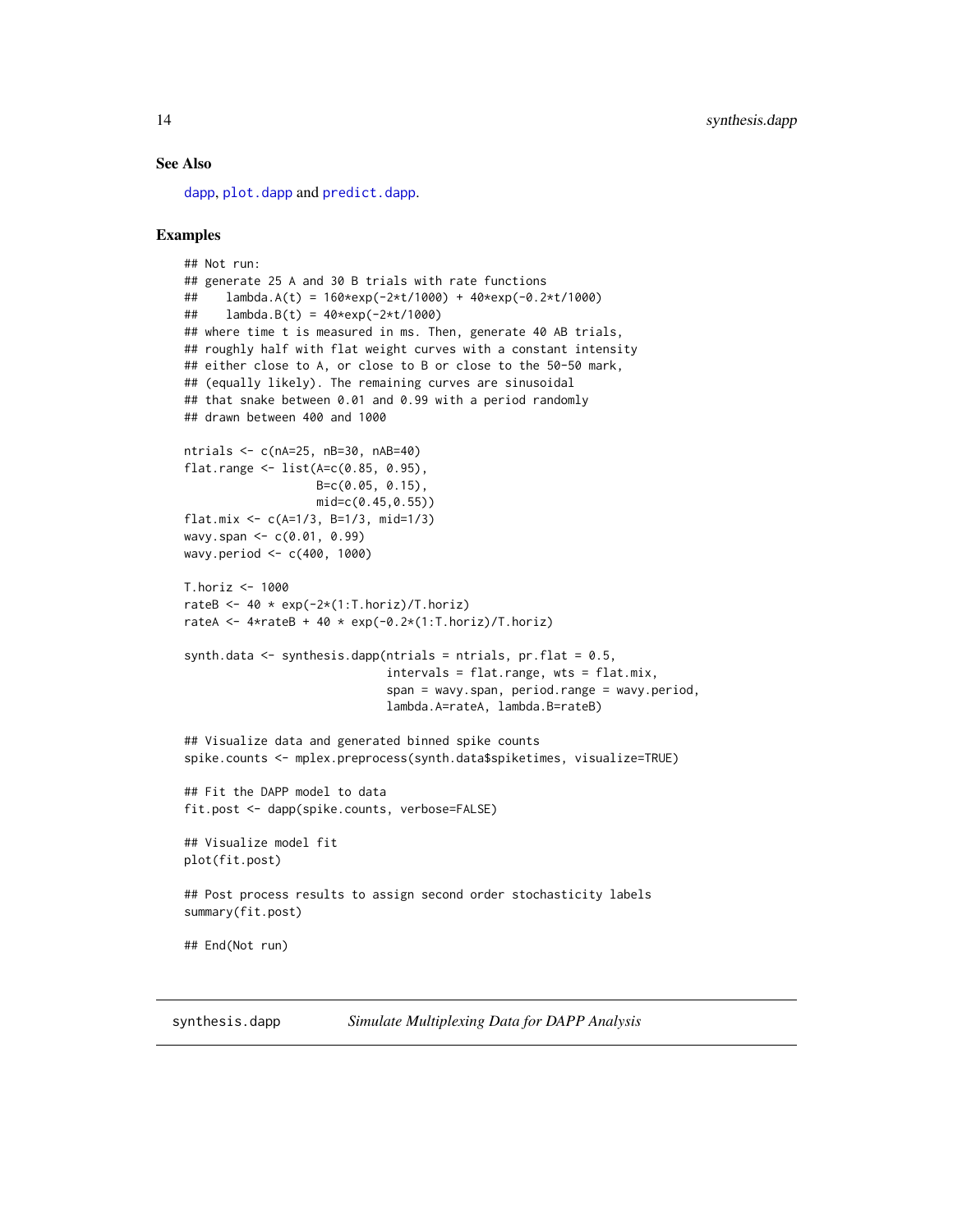## synthesis.dapp 15

## Description

Simulate spike trains from controlled DAPP setting with flat and sinusoidal weight curves

## Usage

```
synthesis.dapp(ntrials = c(10, 10, 10), time.bins = 0:1000, lambda.A = 400,
    lambda.B = 100, pr.flat = 0.5, intervals = list(c(0,1)),
    wts = 1, span = c(0,1), period.range = c(400, 1000))
```
## Arguments

| ntrials      | a vector of 3 elements giving the trial counts for conditions A, B and AB                                                                             |
|--------------|-------------------------------------------------------------------------------------------------------------------------------------------------------|
| time.bins    | time bins (in ms) giving the break points of the time bins in which Poisson draws<br>should be made to mimic a Poisson process generation             |
| lambda.A     | a flat intensity (in Hz) for condition A                                                                                                              |
| lambda.B     | a flat intensity (in Hz) for condition B                                                                                                              |
| pr.flat      | proportion of flat weight curves to be generated                                                                                                      |
| intervals    | a list of sub-intervals (each represented by the 2-vector giving the sub-interval<br>end-points) which determine the ranges of the flat weight curves |
| wts          | the relative weights of the sub-intervals above                                                                                                       |
| span         | a two-vector giving the range of the sinusoidal weight curves                                                                                         |
| period.range | the range from which the sinusoidal periods are drawn randomly (and uniformly)                                                                        |

## Value

Returns a list containting the following items.

| spiketimes | a list with 3 elements giving the 3 sets of spiketimes associated with experimen-<br>tal conditions A, B and AB |
|------------|-----------------------------------------------------------------------------------------------------------------|
| alphas     | true underlying weight curves for each AB trial                                                                 |
| lambdas    | corresponding intensity curves for each AB trial                                                                |
| time.pts   | time points associated with alphas and lambdas                                                                  |

```
## generate 25 A and 30 B trials with rate functions
## lambda.A(t) = 160*exp(-2*t/1000) + 40*exp(-0.2*t/1000)
## lambda.B(t) = 40*exp(-2*t/1000)
## where time t is measured in ms. Then, generate 40 AB trials,
## roughly half with flat weight curves with a constant intensity
## either close to A, or close to B or close to the 50-50 mark,
## (equally likely). The remaining curves are sinusoidal
## that snake between 0.01 and 0.99 with a period randomly
## drawn between 400 and 1000
```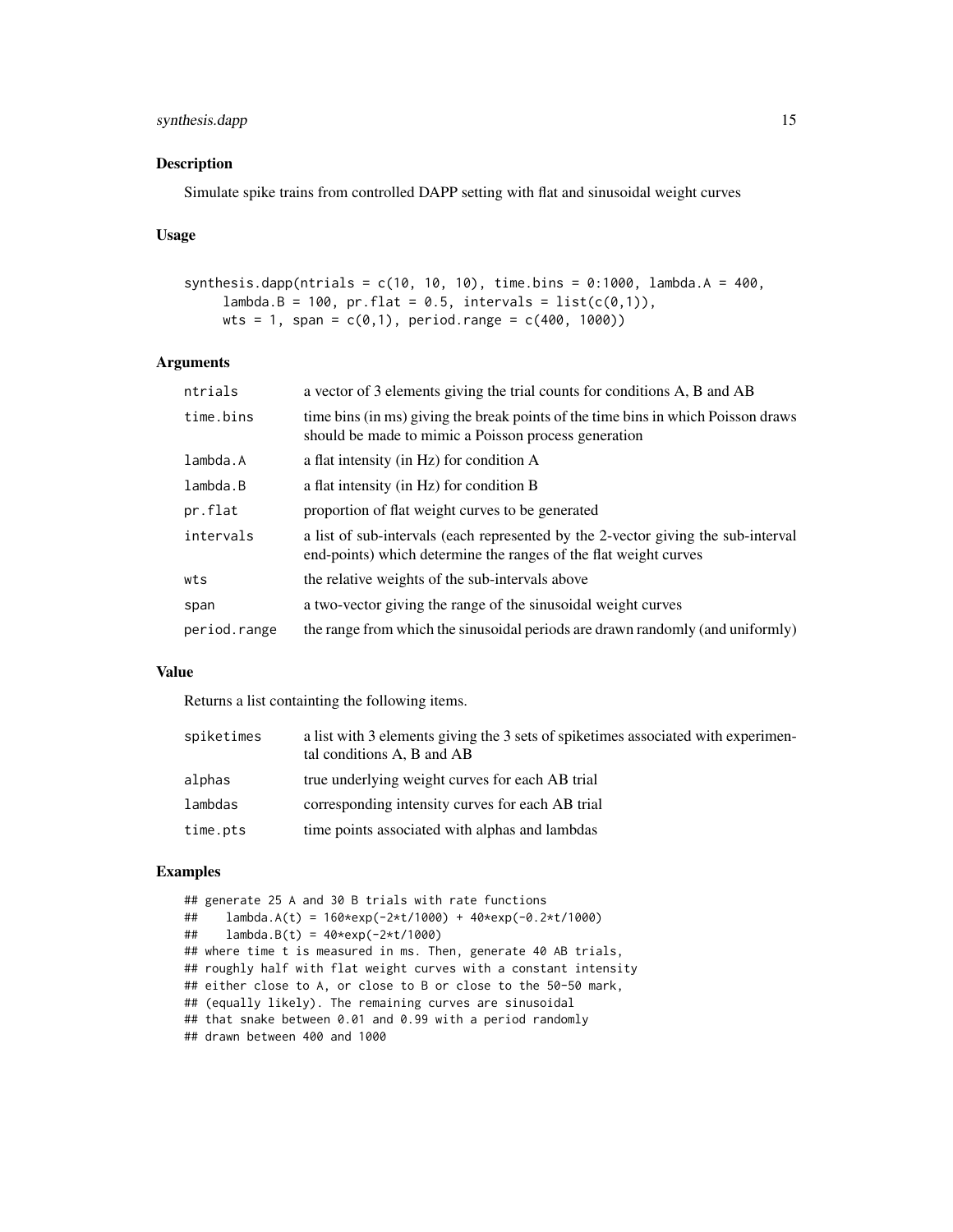```
ntrials <- c(nA=25, nB=30, nAB=40)
flat.range <- list(A=c(0.85, 0.95),
                  B=c(0.05, 0.15),
                  mid=c(0.45,0.55))
flat.mix <- c(A=1/3, B=1/3, mid=1/3)
wavy.span <- c(0.01, 0.99)
wavy.period <- c(400, 1000)
T.horiz <- 1000
rateB <- 40 * exp(-2*(1:T.horiz)/T.horiz)
rateA <- 4*rateB + 40 * exp(-0.2*(1:T.horiz)/T.horiz)synth.data \leq synthesis.dapp(ntrials = ntrials, pr.flat = 0.5,
                             intervals = flat.range, wts = flat.mix,
                             span = wavy.span, period.range = wavy.period,
                             lambda.A=rateA, lambda.B=rateB)
```

```
## Visualize data and generate binned spike counts
spike.counts <- mplex.preprocess(synth.data$spiketimes, visualize=TRUE, top="Synthetic Data")
```